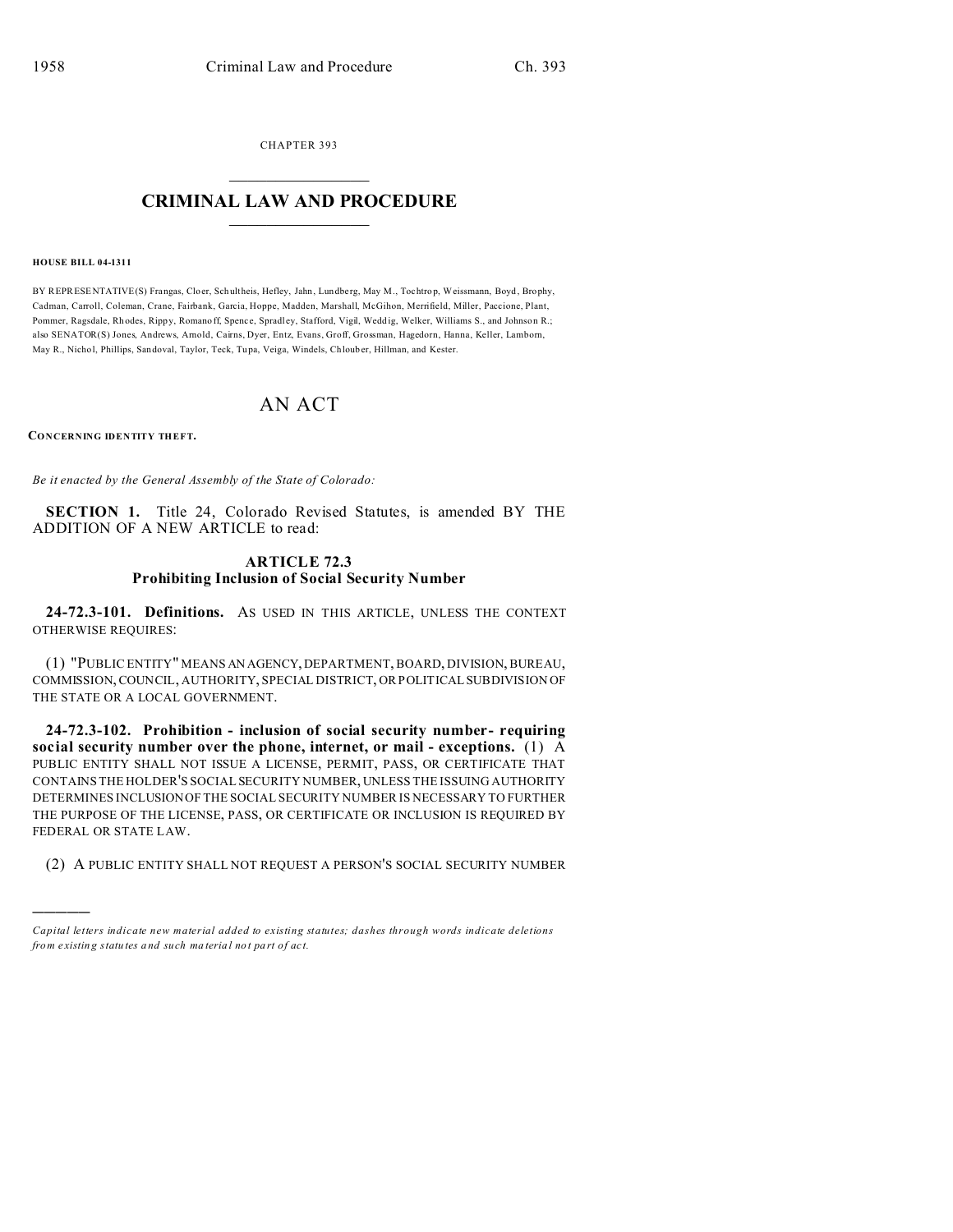OVER THE PHONE, INTERNET, OR VIA MAIL UNLESS THE PUBLIC ENTITY DETERMINES RECEIVING THE SOCIAL SECURITY NUMBER IS REQUIRED BY FEDERAL LAW OR IS ESSENTIAL TO THE PROVISION OF SERVICES BY THE PUBLIC ENTITY.

**SECTION 2.** Part 7 of article 1 of title 6, Colorado Revised Statutes, is amended BY THE ADDITION OF A NEW SECTION to read:

**6-1-712. Disposal of personal identifying documents - policy.** (1) EACH PUBLIC AND PRIVATE ENTITY IN THE STATE THAT USES DOCUMENTS DURING THE COURSE OF BUSINESS THAT CONTAIN PERSONAL IDENTIFYING INFORMATION SHALL DEVELOP A POLICY FOR THE DESTRUCTION OR PROPER DISPOSAL OF PAPER DOCUMENTS CONTAINING PERSONAL IDENTIFYING INFORMATION.

(2) FOR THE PURPOSES OF THIS SECTION, "PERSONAL IDENTIFYING INFORMATION" MEANS: A SOCIAL SECURITY NUMBER; A PERSONAL IDENTIFICATION NUMBER; A PASSWORD; A PASS CODE; AN OFFICIAL STATE OR GOVERNMENT-ISSUED DRIVER'S LICENSE OR IDENTIFICATION CARD NUMBER; A GOVERNMENT PASSPORT NUMBER; BIOMETRIC DATA; AN EMPLOYER, STUDENT, OR MILITARY IDENTIFICATION NUMBER; OR A FINANCIAL TRANSACTION DEVICE.

(3) A PUBLIC ENTITY THAT IS MANAGING ITS RECORDS IN COMPLIANCE WITH PART 1 OF ARTICLE 80 OF TITLE 24, C.R.S., SHALL BE DEEMED TO HAVE MET ITS OBLIGATIONS UNDER SUBSECTION (1) OF THIS SECTION.

(4) UNLESS AN ENTITY SPECIFICALLY CONTRACTS WITH A RECYCLER OR DISPOSAL FIRM FOR DESTRUCTION OF DOCUMENTS THAT CONTAIN PERSONAL IDENTIFYING INFORMATION, NOTHING HEREIN SHALL REQUIRE A RECYCLER OR DISPOSAL FIRM TO VERIFY THAT THE DOCUMENTS CONTAINED IN THE PRODUCTS IT RECEIVES FOR DISPOSAL OR RECYCLING HAVE BEEN PROPERLY DESTROYED OR DISPOSED OF AS REQUIRED BY THIS SECTION.

**SECTION 3.** 24-72-204 (2) (a), Colorado Revised Statutes, is amended BY THE ADDITION OF A NEW SUBPARAGRAPH to read:

**24-72-204. Allowance or denial of inspection - grounds - procedure - appeal.** (2) (a) The custodian may deny the right of inspection of the following records, unless otherwise provided by law, on the ground that disclosure to the applicant would be contrary to the public interest:

(VII) ELECTRONIC MAIL ADDRESSES PROVIDED BY A PERSON TO AN AGENCY, INSTITUTION, OR POLITICAL SUBDIVISION OF THE STATE FOR THE PURPOSES OF FUTURE ELECTRONIC COMMUNICATIONS TO THE PERSON FROM THE AGENCY, INSTITUTION, OR POLITICAL SUBDIVISION.

**SECTION 4.** Part 1 of article 3 of title 10, Colorado Revised Statutes, is amended BY THE ADDITION OF A NEW SECTION to read:

**10-3-129. Prohibition - display of social security number - insurance companies.** (1) AN INSURED MAY REQUIRE THAT AN INSURANCE COMPANY OR INSURER DOING BUSINESS IN COLORADO NOT DISPLAY THE INSURED'S SOCIAL SECURITY NUMBER ON HIS OR HER INSURANCE IDENTIFICATION CARD OR PROOF OF